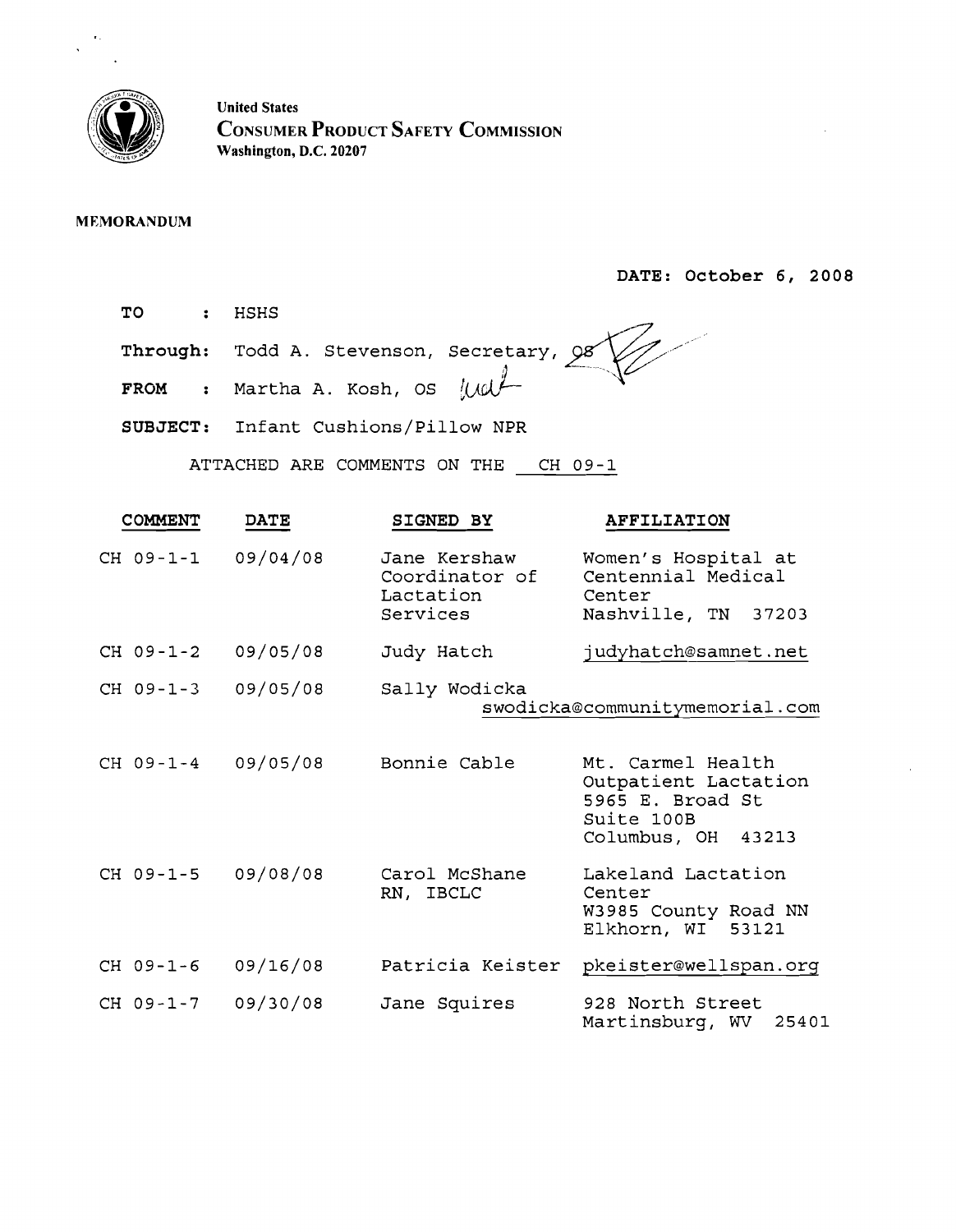Boston<br>Billow

**From:** Kershaw Jane [Jane.Kershaw@HCAHealthcare.com] Sent: Thursday, September 04, 2008 6:48 PM To: CPSC-OS **Subject:** Boston Billow Pillow

I am a lactation consultant - coordinator for one of the oldest outpatient centers, in existence for more than 20 years. Our patients brought to our attention the versatility and function of the Boston Billow Pillow a few years ago. We have stocked them in our NICU for several years and these are the ones preferred there also. The pillow is light, washable, and adjusts easily to all sizes of babies and all sorts of mom positions. We have had other pillows (several brands) that we have tried and found different problems with them. The Billow is the best in our opinion and that of our patients and customers. We are hoping to see this pillow come back on the market so others can have the great experience our mothers have had.

Jane Kershaw, BA, RN, IBCLC, RLC Coordinator of Lactation Services Women's Hospital at Centennial Medical Center Nashville, TN 37203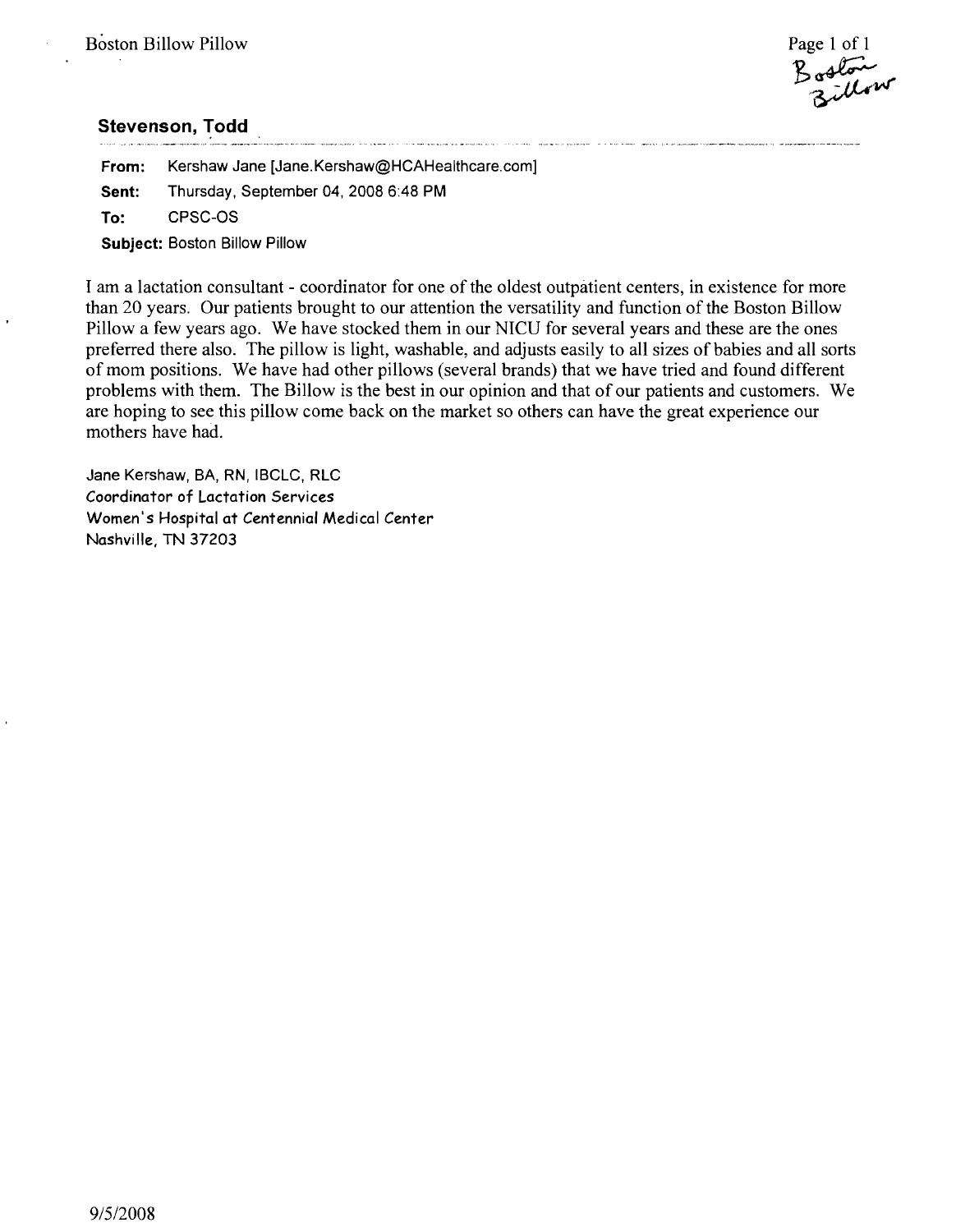$\bar{z}$ 

 $\sim$   $\sim$ 

 $\ddot{\phantom{a}}$ 

**From: Judy Hatch [judyhatch@samnet.net]**<br>**Sent:** Friday, September 05, 2008 8:17 PM **Sent:** Friday, September 05, 2008 8:17 PM<br> **To:** CPSC-OS **To:** CPSC-OS **SUbject:** boston billows

To whom it may concern:

I am so glad that the Boston Billow breastfeeding pillow will soon be available again. It is the most flexible, easy to use, fits women of all sizes, has many uses beyond the breastfeeding period, and reasonably priced for a superior product. Judy Hatch, RN, MSN, IBCLE

Boston<br>Billongo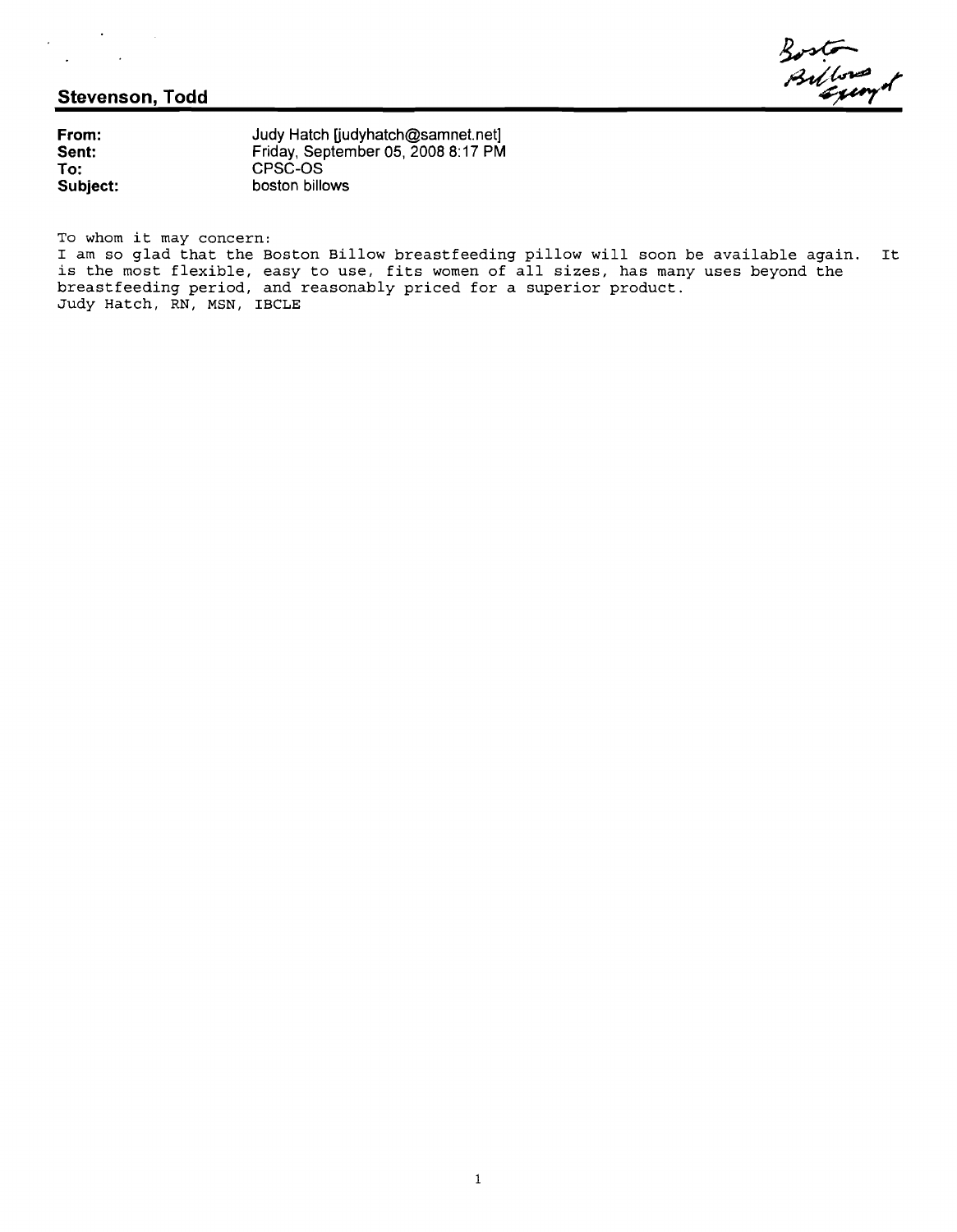$\mathcal{Y}'$  $7/2$  r

# Boston, Todd **Carl and Container the Contract of Containing Section** Boston Contract Providence Contains of Contains of Containing Containing Containing Containing Containing Containing Containing Containing Containing Con

From: Sally Wodicka [swodicka@communitymemorial.com]

Sent: Friday, September 05, 2008 3:21 PM

To: CPSC-OS

Cc: ses@bostonbillows.com

Subject: "Infant Cushions/Pillows NPR."

Well, hallelujah! Looks like the Boston Billow is on it's way back! An unwarranted removal has resulted in a lot of disappointed moms and Lactation Consultants. I have not sold another brand of nursing pillow because the Billow is so superior. Great for positioning, support, and flexibility. Please hurry!

Can't wait to put it back on my retail list! Most sincerely,

 $S$ ally *Wodicka*, *RN, IBCLC* Lactation Services Prenatal Education Coordinator The Birthing Center Community Memorial Hospital (262)257-5030

Confidentiality Notice: This e-mail message, including any attachments, is for the sole use of the intended recipient(s) and may contain confidential and privileged information. Any unauthorized review, use, disclosure or distribution is prohibited. If you are not the intended recipient, please contact the sender by reply e-mail and destroy all copies of the original message.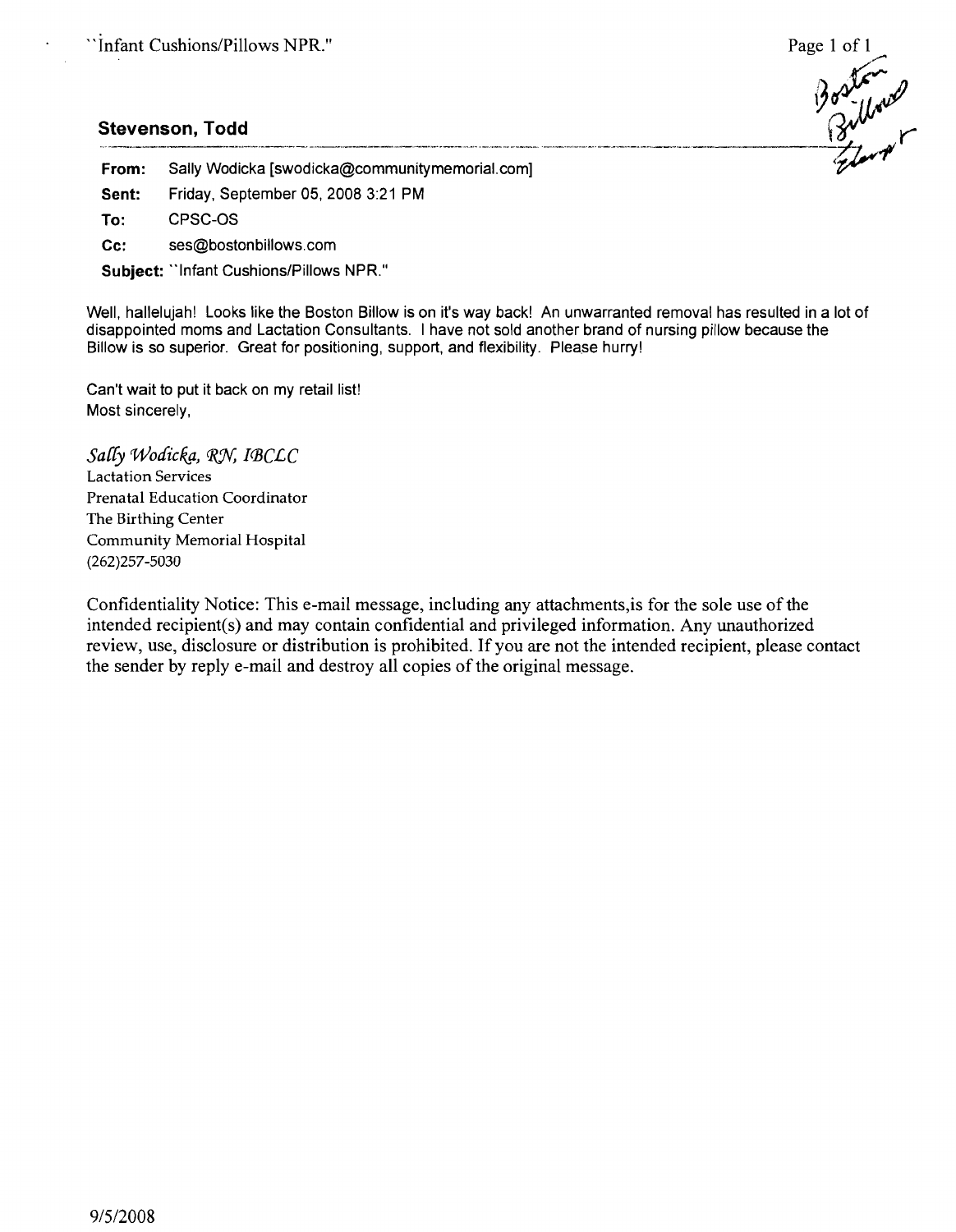



# ~.~~~~~~~~~\_.~\_~~~.\_"\_" \_\_. .... .\_". ,,".\_"..\_\_ ". ..\_\_\_\_.\_.. \_\_ .\_"\_ .\_\_ \_."\_" \_" " *.. .* b~\_.*\_\_..\_.\_\_*

From: Cable, Bonnie [bcable@mchs.com] Sent: Monday, September 08, 2008 4:22 PM To: CPSC-OS Cc: ses@bostonbillows.com Subject: Infant Cushions/Pillows NPR

To Whom It May Concern:

I have worked with breastfeeding mothers and babies for nearly 30 years. I have seen and tried many, many nursing pillows. The Boston Billow Nursing Pillow is my all time favorite. It is an enormous help in positioning a baby comfortably at breast. We have used the Billow Pillow exclusively for 8 years in our outpatient lactation clinic and it is a wonderful asset.

Mothers do not use this pillow to put babies to sleep. It is used to help the mother support the baby's body during breastfeeding. Unlike other nursing pillows, it fits women of all sizes and shapes. The Billow's unique design allows it to sit comfortably around a woman who has given birth by cesarean. It is light weight and does not put undue pressure on a mother's incision.

I agree that regulations written to protect infant safety are of the utmost importance. This product is not intended for use as an infant sleep aid. It is used to help position and support a baby at breast while breastfeeding. I cannot for the life of me see how it could be unsafe.

Lactation consultants love the Billow Pillow!

Bonnie Cable RN,IBCLC

Mt. Carmel Health Outpatient Lactation

5965 E. Broad St., Suite 100B

Columbus, OH 43213

614-234-8130

bcable@mchs.com

"This electronic message transmission contains confidential or privileged information from Mount Carmel. The information is intended for use by the individual or entity named above. If you are not the intended recipient, be aware that any disclosure, copying, distribution or use of the contents of this information is prohibited. If you have received this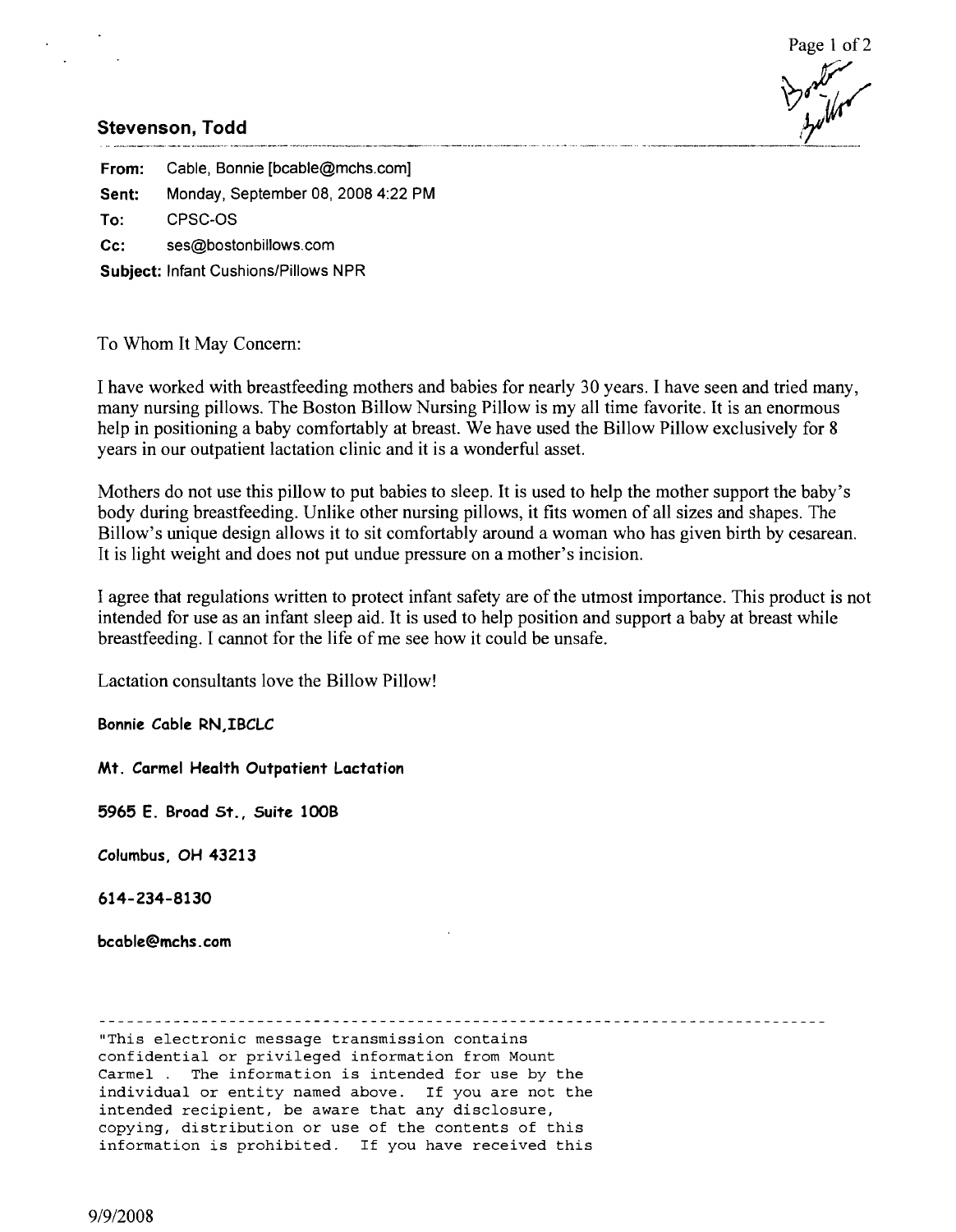$\sim$ 

electronic transmission in error, please notify us immediately by telephone (614-234-8700) or by electronic mail (exchange@mchs.com)."

 $\sim 10^7$ 

 $\sim 10$  $\mathcal{L}^{\text{max}}$  and  $\mathcal{L}^{\text{max}}$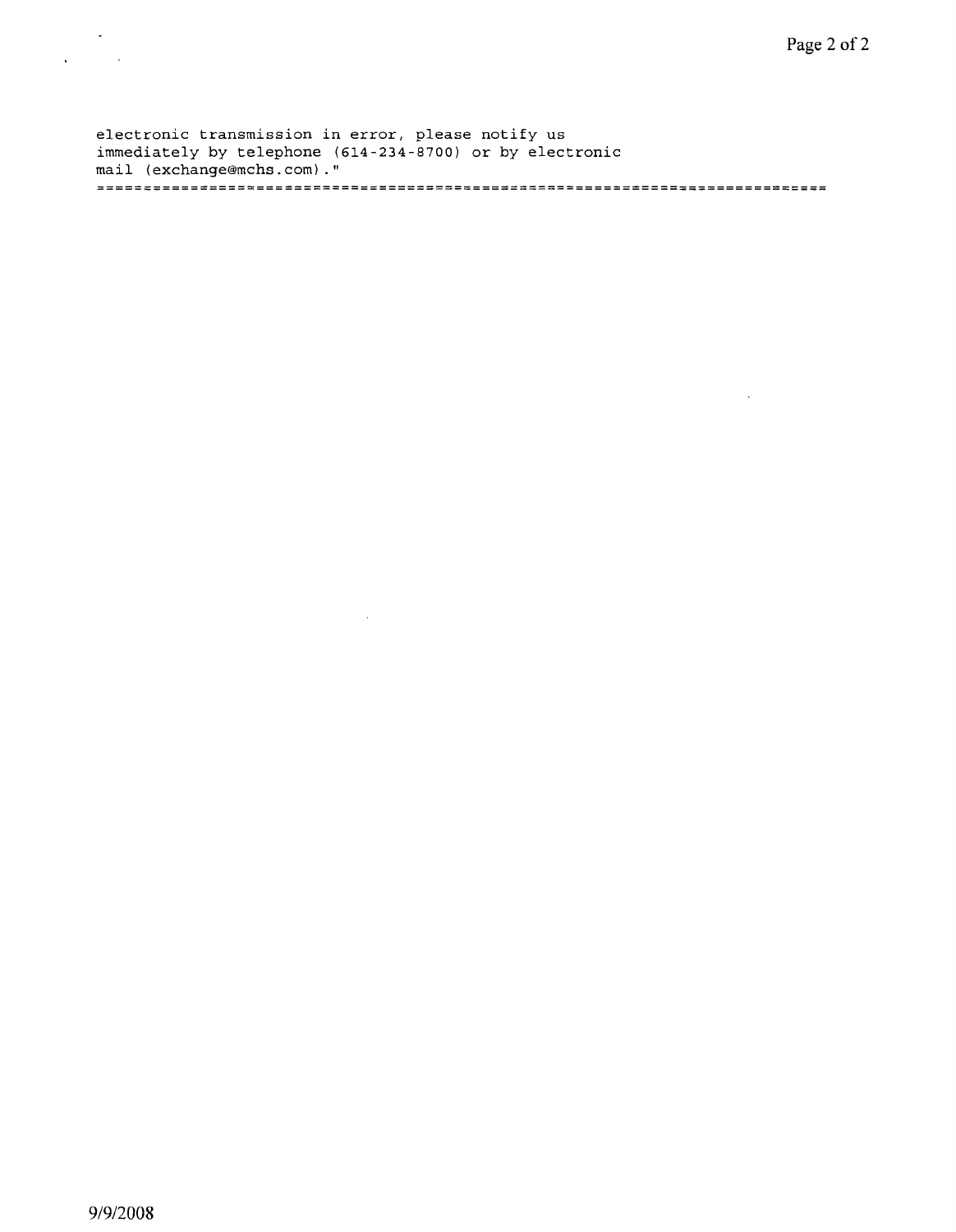From: carol.mcshane-street@aurora.org Sent: Monday, September 08, 2008 3:31 PM To: CPSC-OS Subject: Boston Billow Nursing Pillow Importance: High

Office of the Secretary at the Consumer Products Safety Commission

To Whom it May Concern:

I understand you are planning a rulemaking on the use and sale of the Boston Billiow Nursing Pillow.

As a Board Certified Lactation Consultant I hope that you will approve this ruling in favor of the use of the Boston Billow Nursing Pillow for breastfeeding mothers. I am the head of a Lactation Center at in a rural WI hospital. We have a breastfeeding initiation rate of 85%. Virtually all mothers need to use a pillow of some type to support her arm during breastfeeding. It is vitally important to assure the comfort of the mother while nursing and we have found in the past that these pillows provide the needed arm support as well as fit around the waist of mothers of all sizes. If the mother is not comfortably positioned and the baby not correctly positioned at the breast, they are at risk for poor transfer of milk, sore nipples, back and shoulder strain and ultimately lactation failure. A nursing pillow helps to avoid these problems.

When the Boston Billow Nursing Pillow was not available, we had only one type of nursing pillow available for purchase in our area and could not recommend it to the majority of mothers because they are just too firm and unyielding to the mother's size. If the majority of women were only one size, any nursing pillow would meet their needs. Mothers need and deserve choices that meet their personal needs and currently the market is not offering viable choices for nursing support pillows. The filling in the Boston Billow Pillow offers much more flexibility than the most known and advertised nursing pillow on the market. Without that type of flexibility, the majority of mothers do not find a nursing pillow to be user friendly and resort to using soft pillows and blankets for support which are much less effective. We also have found that for mothers that have had a Cesarean delivery the fact that this pillow is so lightweight and flexible it works very well without making the mom more uncomfortable. The fact that the Boston Billow Pillow is lightweight makes it also a perfect choice for busy mothers on the go. It is the most portable pillow on the market and the most comfortable.

Thank you for your consideration on this important matter.

Carol A. McShane-Street, RN, IBCLC Lakeland Lactation Center W3985 County Road NN Elkhorn, WI 53121-1002 (262) 741-2814 carol.mcshane-street@aurora.org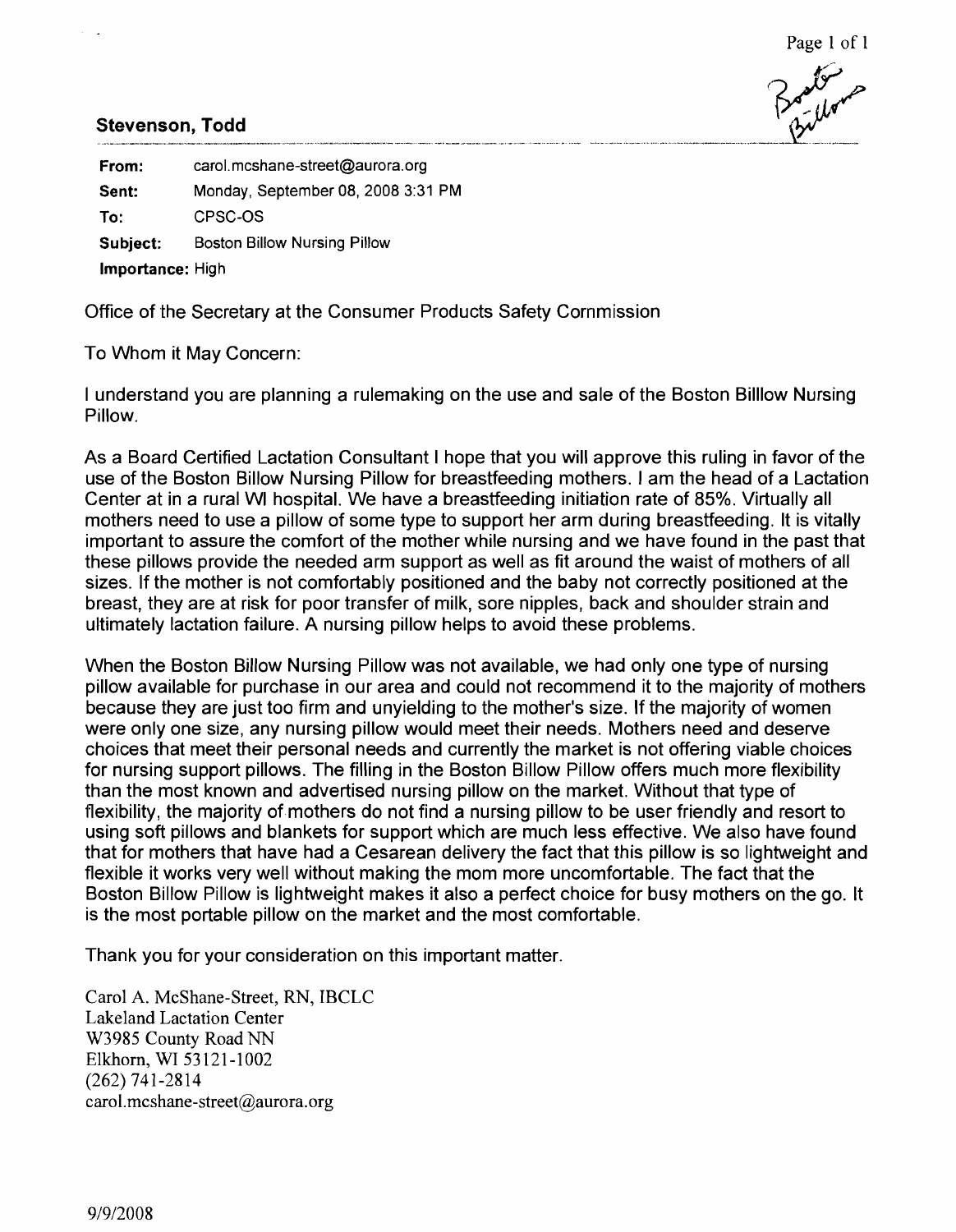), v<sup>i</sup>

**From:** Keister, Patricia [pkeister@wellspan,org] **Sent:** Tuesday, September 16, 2008 8:00 AM **To:** CPSC-OS **Subject:** infant cushions/pillowsnpr

I am a Lactation Consultant in a hospital - and we have used the Boston Billow for several years. It works much better for positioning and comfort of breastfeeding mothers then the other pillows on the market. We need to have this nursing support<br>back on the market. Thank-you back on the market.

#### CONFIDENTIALITY NOTICE:

This email may contain confidential health information that is legally privileged. This information is intended for the use of the named recipient(s). The authorized recipient of this information is prohibited from disclosing this information to any party unless required to do so by law or regulation and is required to destroy the information after its stated need has been fulfilled. If you are not the intended recipient, you are hereby notified that any disclosure, copying, distribution, or action taken in reliance on the contents of this email is strictly prohibited. If you receive this e-mail message in error, please notify the sender immediately to arrange disposition of the information.

This e-mail has been scanned by MCI Managed Email Content Service, using Skeptic(tm) technology powered by MessageLabs. For more information on MCI's Managed Email Content Service, visit http://www.mci.com.